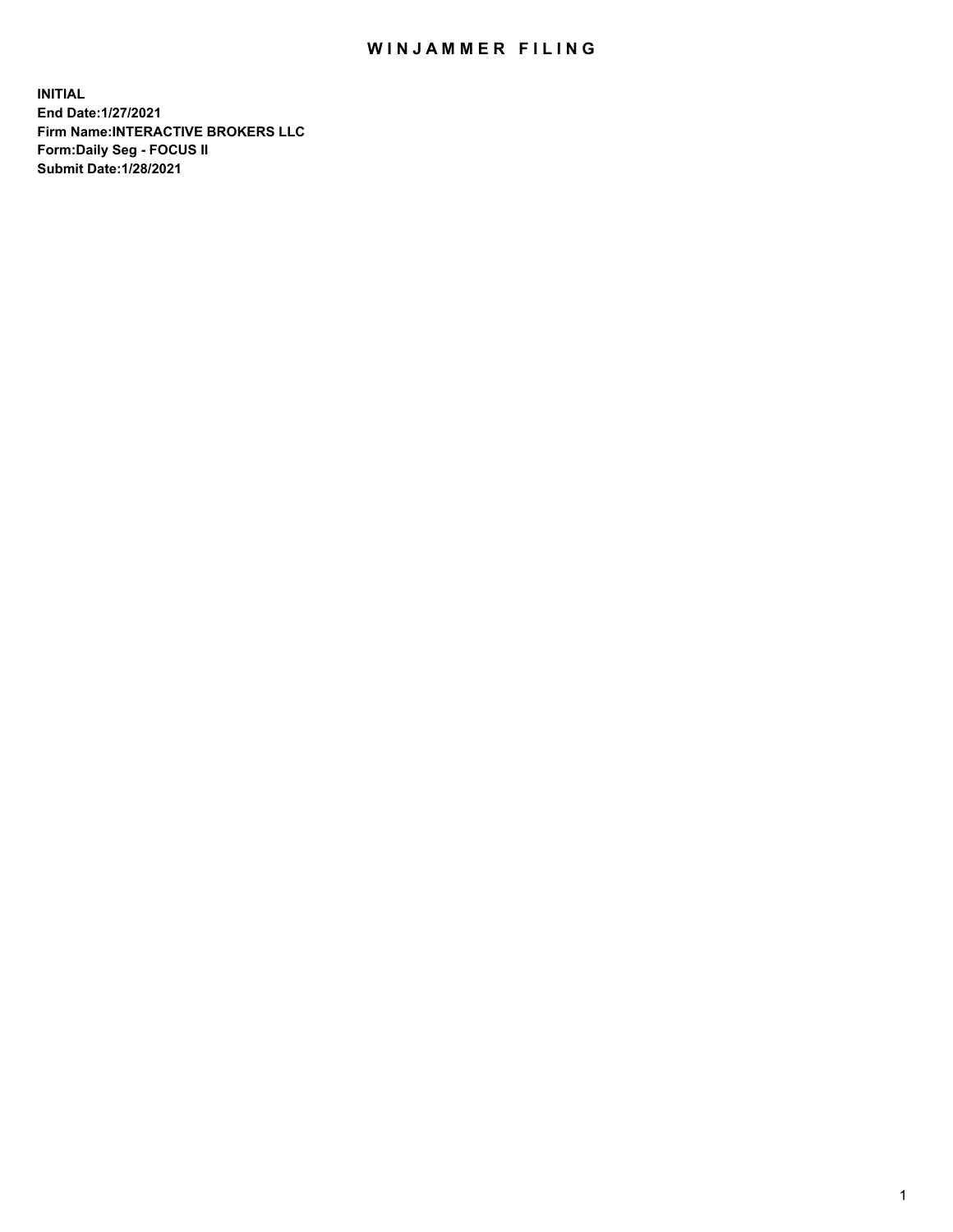**INITIAL End Date:1/27/2021 Firm Name:INTERACTIVE BROKERS LLC Form:Daily Seg - FOCUS II Submit Date:1/28/2021 Daily Segregation - Cover Page**

| Name of Company                                                                                                                                                                                                                                                                                                               | <b>INTERACTIVE BROKERS LLC</b>                                                            |  |
|-------------------------------------------------------------------------------------------------------------------------------------------------------------------------------------------------------------------------------------------------------------------------------------------------------------------------------|-------------------------------------------------------------------------------------------|--|
| <b>Contact Name</b>                                                                                                                                                                                                                                                                                                           | James Menicucci                                                                           |  |
| <b>Contact Phone Number</b>                                                                                                                                                                                                                                                                                                   | 203-618-8085                                                                              |  |
| <b>Contact Email Address</b>                                                                                                                                                                                                                                                                                                  | jmenicucci@interactivebrokers.c<br><u>om</u>                                              |  |
| FCM's Customer Segregated Funds Residual Interest Target (choose one):<br>a. Minimum dollar amount: ; or<br>b. Minimum percentage of customer segregated funds required:% ; or<br>c. Dollar amount range between: and; or<br>d. Percentage range of customer segregated funds required between: % and %.                      | $\overline{\mathbf{0}}$<br>0<br>155,000,000 245,000,000<br>0 <sub>0</sub>                 |  |
| FCM's Customer Secured Amount Funds Residual Interest Target (choose one):<br>a. Minimum dollar amount: ; or<br>b. Minimum percentage of customer secured funds required:%; or<br>c. Dollar amount range between: and; or<br>d. Percentage range of customer secured funds required between:% and%.                           | <u>0</u><br>$\overline{\mathbf{0}}$<br>80,000,000 120,000,000<br>00                       |  |
| FCM's Cleared Swaps Customer Collateral Residual Interest Target (choose one):<br>a. Minimum dollar amount: ; or<br>b. Minimum percentage of cleared swaps customer collateral required:%; or<br>c. Dollar amount range between: and; or<br>d. Percentage range of cleared swaps customer collateral required between:% and%. | <u>0</u><br>$\underline{\mathbf{0}}$<br>$\underline{0}$ $\underline{0}$<br>0 <sub>0</sub> |  |

Attach supporting documents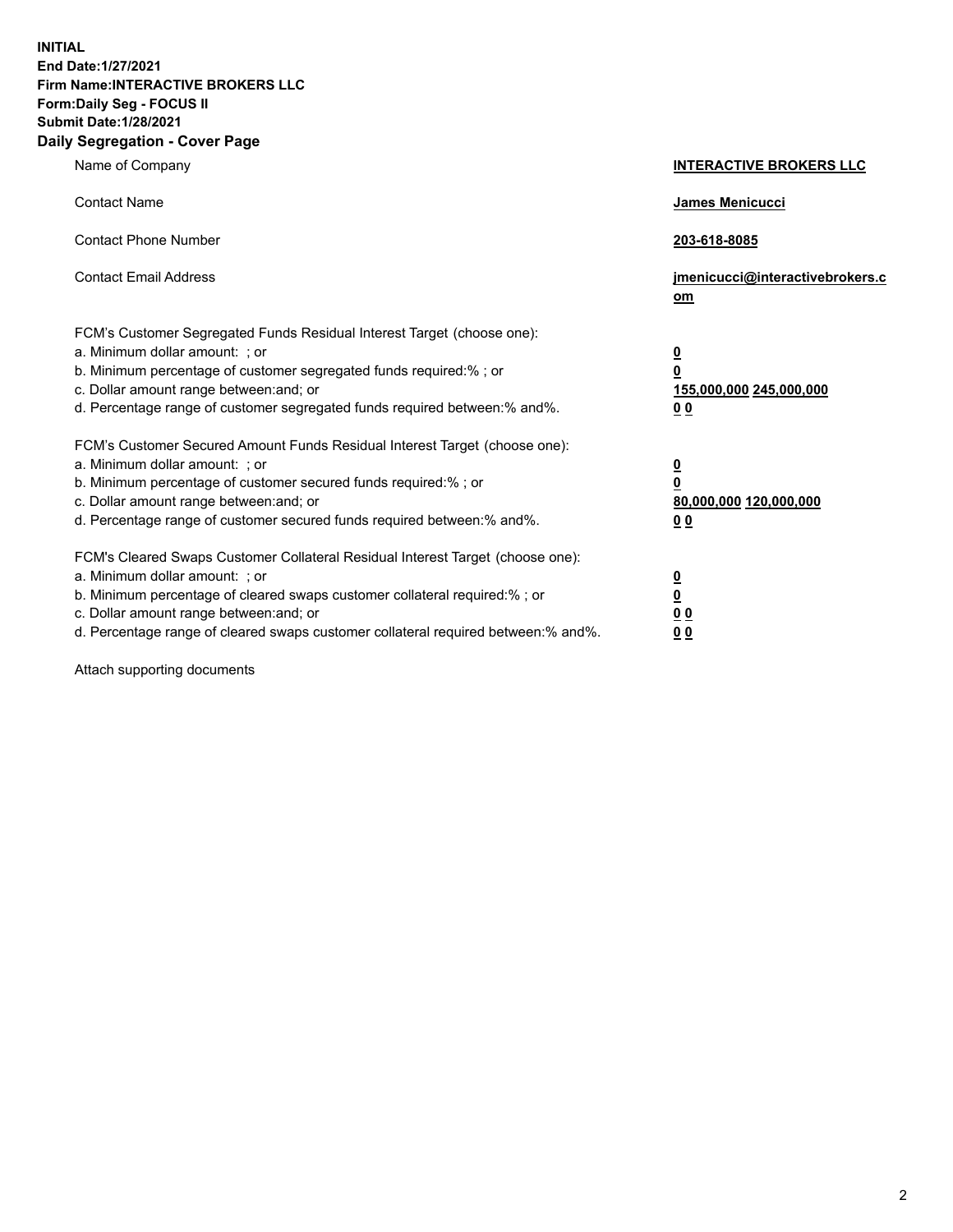**INITIAL End Date:1/27/2021 Firm Name:INTERACTIVE BROKERS LLC Form:Daily Seg - FOCUS II Submit Date:1/28/2021 Daily Segregation - Secured Amounts**

## Foreign Futures and Foreign Options Secured Amounts Amount required to be set aside pursuant to law, rule or regulation of a foreign government or a rule of a self-regulatory organization authorized thereunder **0** [7305] 1. Net ledger balance - Foreign Futures and Foreign Option Trading - All Customers A. Cash **477,475,495** [7315] B. Securities (at market) **0** [7317] 2. Net unrealized profit (loss) in open futures contracts traded on a foreign board of trade **8,088,516** [7325] 3. Exchange traded options a. Market value of open option contracts purchased on a foreign board of trade **89,726** [7335] b. Market value of open contracts granted (sold) on a foreign board of trade **-8,174** [7337] 4. Net equity (deficit) (add lines 1. 2. and 3.) **485,645,563** [7345] 5. Account liquidating to a deficit and account with a debit balances - gross amount **27,189** [7351] Less: amount offset by customer owned securities **0** [7352] **27,189** [7354] 6. Amount required to be set aside as the secured amount - Net Liquidating Equity Method (add lines 4 and 5) **485,672,752** [7355] 7. Greater of amount required to be set aside pursuant to foreign jurisdiction (above) or line 6. **485,672,752** [7360] FUNDS DEPOSITED IN SEPARATE REGULATION 30.7 ACCOUNTS 1. Cash in banks A. Banks located in the United States **79,231,438** [7500] B. Other banks qualified under Regulation 30.7 **0** [7520] **79,231,438** [7530] 2. Securities A. In safekeeping with banks located in the United States **374,993,000** [7540] B. In safekeeping with other banks qualified under Regulation 30.7 **0** [7560] **374,993,000** [7570] 3. Equities with registered futures commission merchants A. Cash **0** [7580] B. Securities **0** [7590] C. Unrealized gain (loss) on open futures contracts **0** [7600] D. Value of long option contracts **0** [7610] E. Value of short option contracts **0** [7615] **0** [7620] 4. Amounts held by clearing organizations of foreign boards of trade A. Cash **0** [7640] B. Securities **0** [7650] C. Amount due to (from) clearing organization - daily variation **0** [7660] D. Value of long option contracts **0** [7670] E. Value of short option contracts **0** [7675] **0** [7680] 5. Amounts held by members of foreign boards of trade A. Cash **170,792,326** [7700] B. Securities **0** [7710] C. Unrealized gain (loss) on open futures contracts **-2,051,791** [7720] D. Value of long option contracts **89,726** [7730] E. Value of short option contracts **-8,174** [7735] **168,822,087** [7740] 6. Amounts with other depositories designated by a foreign board of trade **0** [7760] 7. Segregated funds on hand **0** [7765] 8. Total funds in separate section 30.7 accounts **623,046,525** [7770] 9. Excess (deficiency) Set Aside for Secured Amount (subtract line 7 Secured Statement Page 1 from Line 8) **137,373,773** [7380] 10. Management Target Amount for Excess funds in separate section 30.7 accounts **80,000,000** [7780] 11. Excess (deficiency) funds in separate 30.7 accounts over (under) Management Target **57,373,773** [7785]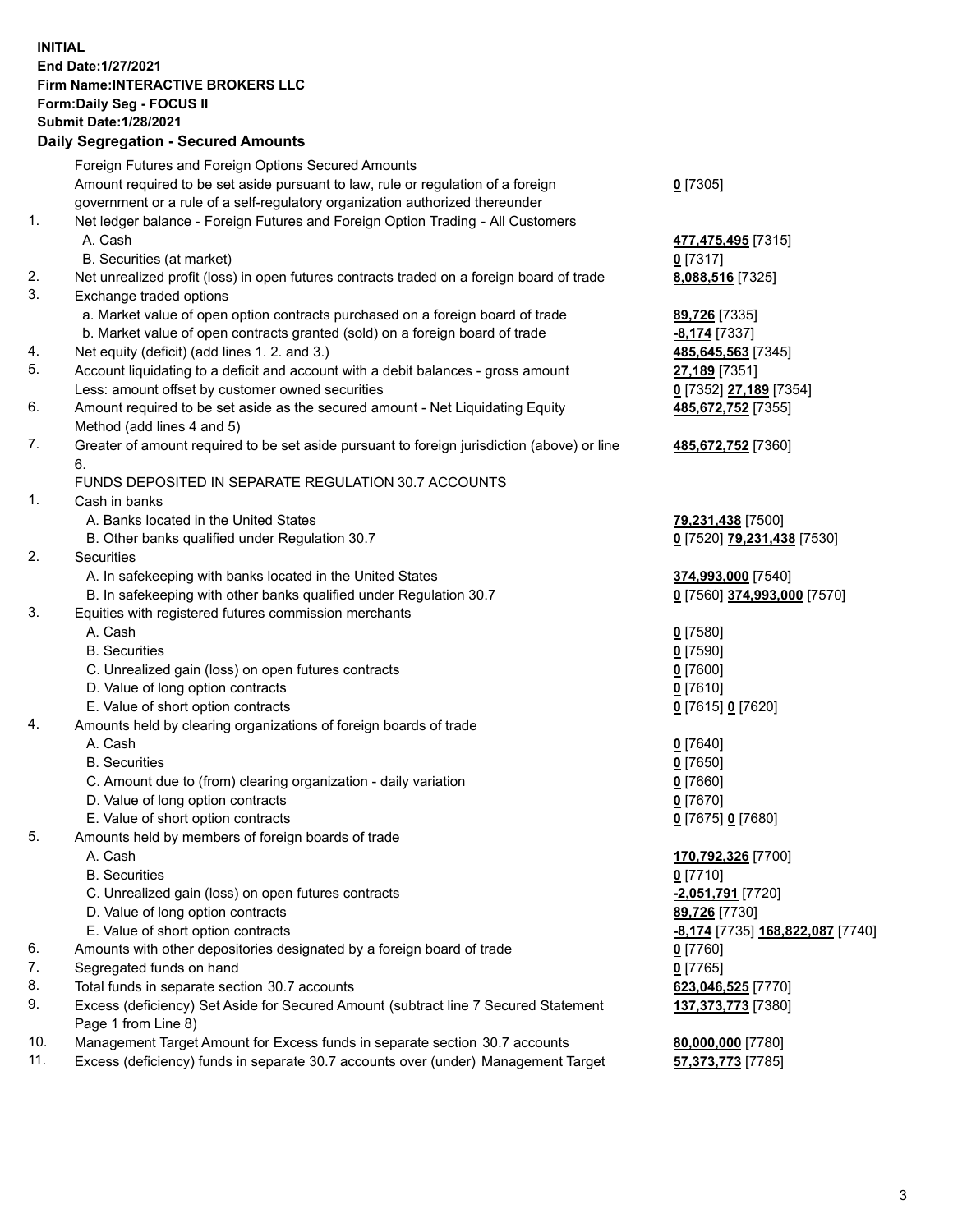**INITIAL End Date:1/27/2021 Firm Name:INTERACTIVE BROKERS LLC Form:Daily Seg - FOCUS II Submit Date:1/28/2021 Daily Segregation - Segregation Statement** SEGREGATION REQUIREMENTS(Section 4d(2) of the CEAct) 1. Net ledger balance A. Cash **5,534,344,036** [7010] B. Securities (at market) **0** [7020] 2. Net unrealized profit (loss) in open futures contracts traded on a contract market **142,394,831** [7030] 3. Exchange traded options A. Add market value of open option contracts purchased on a contract market **310,346,187** [7032] B. Deduct market value of open option contracts granted (sold) on a contract market **-294,928,341** [7033] 4. Net equity (deficit) (add lines 1, 2 and 3) **5,692,156,713** [7040] 5. Accounts liquidating to a deficit and accounts with debit balances - gross amount **3,177,903** [7045] Less: amount offset by customer securities **0** [7047] **3,177,903** [7050] 6. Amount required to be segregated (add lines 4 and 5) **5,695,334,616** [7060] FUNDS IN SEGREGATED ACCOUNTS 7. Deposited in segregated funds bank accounts A. Cash **1,653,369,882** [7070] B. Securities representing investments of customers' funds (at market) **2,144,917,960** [7080] C. Securities held for particular customers or option customers in lieu of cash (at market) **0** [7090] 8. Margins on deposit with derivatives clearing organizations of contract markets A. Cash **222,307,321** [7100] B. Securities representing investments of customers' funds (at market) **1,868,713,088** [7110] C. Securities held for particular customers or option customers in lieu of cash (at market) **0** [7120] 9. Net settlement from (to) derivatives clearing organizations of contract markets **-7,594,830** [7130] 10. Exchange traded options A. Value of open long option contracts **310,869,990** [7132] B. Value of open short option contracts **-295,789,737** [7133] 11. Net equities with other FCMs A. Net liquidating equity **0** [7140] B. Securities representing investments of customers' funds (at market) **0** [7160] C. Securities held for particular customers or option customers in lieu of cash (at market) **0** [7170] 12. Segregated funds on hand **0** [7150] 13. Total amount in segregation (add lines 7 through 12) **5,896,793,674** [7180] 14. Excess (deficiency) funds in segregation (subtract line 6 from line 13) **201,459,058** [7190] 15. Management Target Amount for Excess funds in segregation **155,000,000** [7194] **46,459,058** [7198]

16. Excess (deficiency) funds in segregation over (under) Management Target Amount Excess